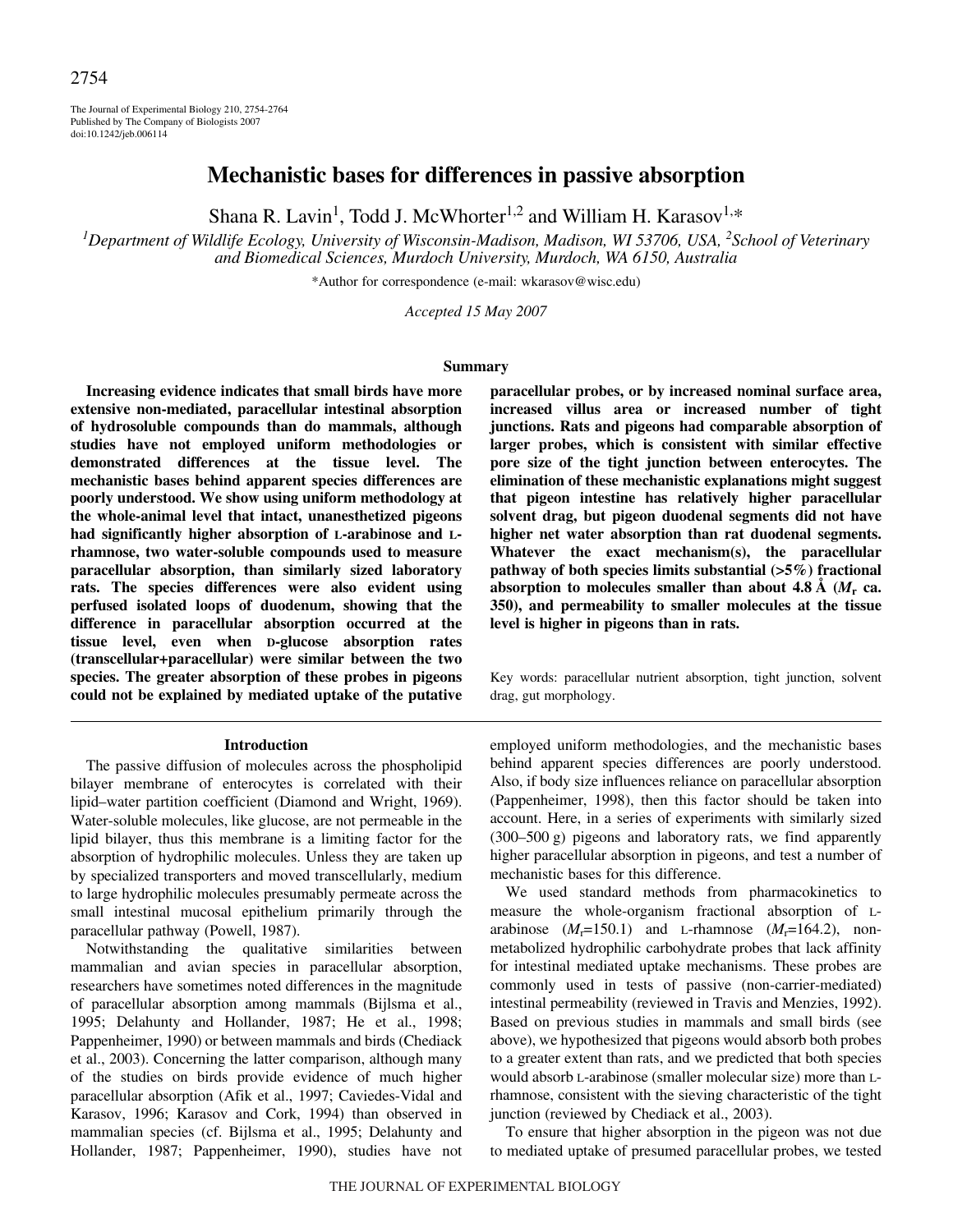whether uptake of tracer amounts of the probes by everted intestinal sleeves *in vitro* were inhibited by high concentrations of either the carbohydrate probes themselves or D-glucose. Because greater absorption can occur simply due to longer contact time with the gut epithelium (Lennernas, 1995) as well as differential gastric evacuation rates, we used isolated perfused intestinal loops to test whether differences in absorption of these same probes are maintained at the level of the tissue perfused at the same rate. We also predicted that clearance of L-arabinose from perfusion solutions would be greater than L-rhamnose in both species, comparable to our predictions in whole animal experiments.

Pappenheimer and Reiss's revised version of the Kedem–Katchalsky equation (Kedem and Katchalsky, 1958; Pappenheimer and Reiss, 1987) of clearance of a probe through porous epithelia predicts that a greater solvent flow rate and/or a larger tight junction effective pore size may explain higher clearance in pigeons *vs* rats. Tight junctional proteins (Schneeberger and Lynch, 2004) that form a sieve with larger effective apertures would allow greater clearance, and thus more extensive paracellular absorption, of both small and large probes. The clearance of carbohydrate probes in rats becomes very low for molecules larger than the disaccharide lactulose, of  $M_r$ =342 and molecular radius ca. 0.49 nm (Hamilton et al., 1987). Therefore, also using isolated perfused loops of intestine, we compared both pigeons and rats for clearance of large molecular mass probes (cellobiose:  $M_r$ =342.3; raffinose: *M*r=594.5). If pigeons have more extensive paracellular transport because of increased solvent flow, then one might expect greater net water flux under physiological conditions (isosmotic perfusion solutions). Consequently, we also measured net water flux under conditions in which carbohydrate probe absorption was higher in pigeons than in rats, also using isolated intestinal loops.

Because higher absorption at the level of either the whole animal or per unit length of intestine could occur due to increased nominal surface area (the area of a smooth bore tube), increased mucosal surface area (due to magnification by villi), or increased number of tight junctions, we compared intestinal morphometric measures in the two species.

#### **Material and methods**

#### *Animals and their maintenance*

Male Sprague-Dawley rats (*Rattus norvegicus* L.; 325–500·g) were purchased from Harlan World Headquarters (Indianapolis, IN, USA). Rats had access *ad libitum* to water and rat chow (Harlan Teklad, Madison WI, USA). The rats were housed in pairs in shoebox cages under relatively constant environmental conditions (22 $\pm$ 1°C, relative humidity 35 $\pm$ 3%) and a reverse lighting schedule of 12 h:12 h light:dark (20:00 h–08:00 h light; 08:00·h–20:00·h dark). Pigeons (*Columba livia* L.; ~300·g) were purchased from a Wisconsin breeder (Earl Ditsch Farm, Oregon, WI, USA). Pigeons had access to *ad libitum* water and pelleted pigeon feed (Purina Pigeon Checkers, Purina Mills, Inc., Richmond, IN, USA). Pigeons were housed singly in cages under relatively constant environmental conditions  $(20.9\pm0.1\degree C,$  relative humidity of  $48.4\pm0.1\%$  on a diurnal light schedule of 15:20 h:8:40 h light:dark (05:20 h–20:40 h light;  $20:40 h-05:20 h$  dark). All animals were acclimated to the

laboratory for at least a week before they were used in experiments. The University of Wisconsin College of Agricultural and Life Sciences Animal Care and Use Committee approved all animal care and experimental procedures for this study.

#### *Test compounds*

Carbohydrates were purchased from Sigma Chemicals (St Louis, MO, USA): L-arabinose  $(M_r=150.1)$ , L-rhamnose (*M*r=164.2), mannitol (*M*r=182.2), D-glucose (*M*r=180.2), Lglucose  $(M_r=180.2)$ , 3-*O*-methyL-D-glucose  $(M_r=194.2)$ , lactulose  $(M_r=342.3)$ , cellobiose  $(M_r=342.3)$ , raffinose  $(M_r=594.5)$  and stachyose  $(M_r=666.6)$ . Radiolabeled chemicals were purchased from American Radiolabeled Chemicals Inc. (ARC, St Louis, MO, USA) and NEN (PerkinElmer Life Sciences, Boston, MA, USA).

### *Fractional absorption of probes measured in vivo*

The night before a trial (during the animals' normal inactive period), food was withheld. Prior to administration of the gavage solution containing test molecules, rats and pigeons were gavaged twice (2.5 ml each for rats, 3.0 ml each for pigeons) with an isosmotic solution (rats: 290 mmol  $kg^{-1}$ , pigeons:  $350 \text{ mmol kg}^{-1}$  containing  $30 \text{ mmol } l^{-1}$  NaCl, 10 mmol  $l^{-1}$  D-glucose and mannitol [either 280 mmol  $l^{-1}$  for pigeons or 230 mmol  $l^{-1}$  for rats, to be isosmotic with avian and mammalian plasma, respectively (Charkoudian et al., 2005; Goldstein and Zahedi, 1990)]. Animals were then gavaged with an isosmotic solution containing  $30$  mmol  $l^{-1}$ NaCl,  $40 \text{ mmol } l^{-1}$  3-*O*-methyl-D-glucose,  $40 \text{ mmol } l^{-1}$  Larabinose and 40 mmol  $l^{-1}$  L-rhamnose at a dose of 1.0% body mass. Other inert probes (mannitol, lactulose, raffinose and stachyose) and NaCl were included in the solution to balance osmolality. Inclusion of Na<sup>+</sup> also provides an essential ion for Na<sup>+</sup>-coupled D-glucose absorption, although it is not strictly necessary in this kind of whole-animal study because animals would still absorb nearly all glucose even if the diet is low in  $Na<sup>+</sup>$ ; this is because additional  $Na<sup>+</sup>$  is secreted into the intestinal lumen together with bicarbonate and diffuses from blood (Brody, 1999). In a separate experimental trial, rats and pigeons were injected (0.6% body mass) with 2.5 mmol  $l^{-1}$ NaCl, 50 mmol  $l^{-1}$  3-*O*-methyl-D-glucose, 50 mmol  $l^{-1}$  Larabinose and 50 mmol  $l^{-1}$  L-rhamnose. The injection site was the pectoralis muscle in pigeons and the peritoneal cavity in rats. Blood samples were collected at *t*=0 (background), 5, 10, 15, 20, 30, 45, 60, 90, 150 and 240 min post-injection or -gavage. Syringes were weighed before and after dosing animals to determine the actual dose administered. Osmotic pressures of solutions were measured (Wescor VAPRO 5520, Logan, UT, USA) prior to administration and averaged  $320\pm7$  mmol kg<sup>-1</sup> for rats and  $365\pm3$  mmol kg<sup>-1</sup> for pigeons to be isosmotic with mammalian and avian plasma, respectively (Charkoudian et al., 2005; Goldstein and Zahedi, 1990).

#### *Pharmacokinetic calculations of absorption*

The plasma concentrations *C* (ng probe  $mg^{-1}$  plasma) were plotted as a function of sample time *t* (min). The probe amounts absorbed were calculated from the areas under the post-gavage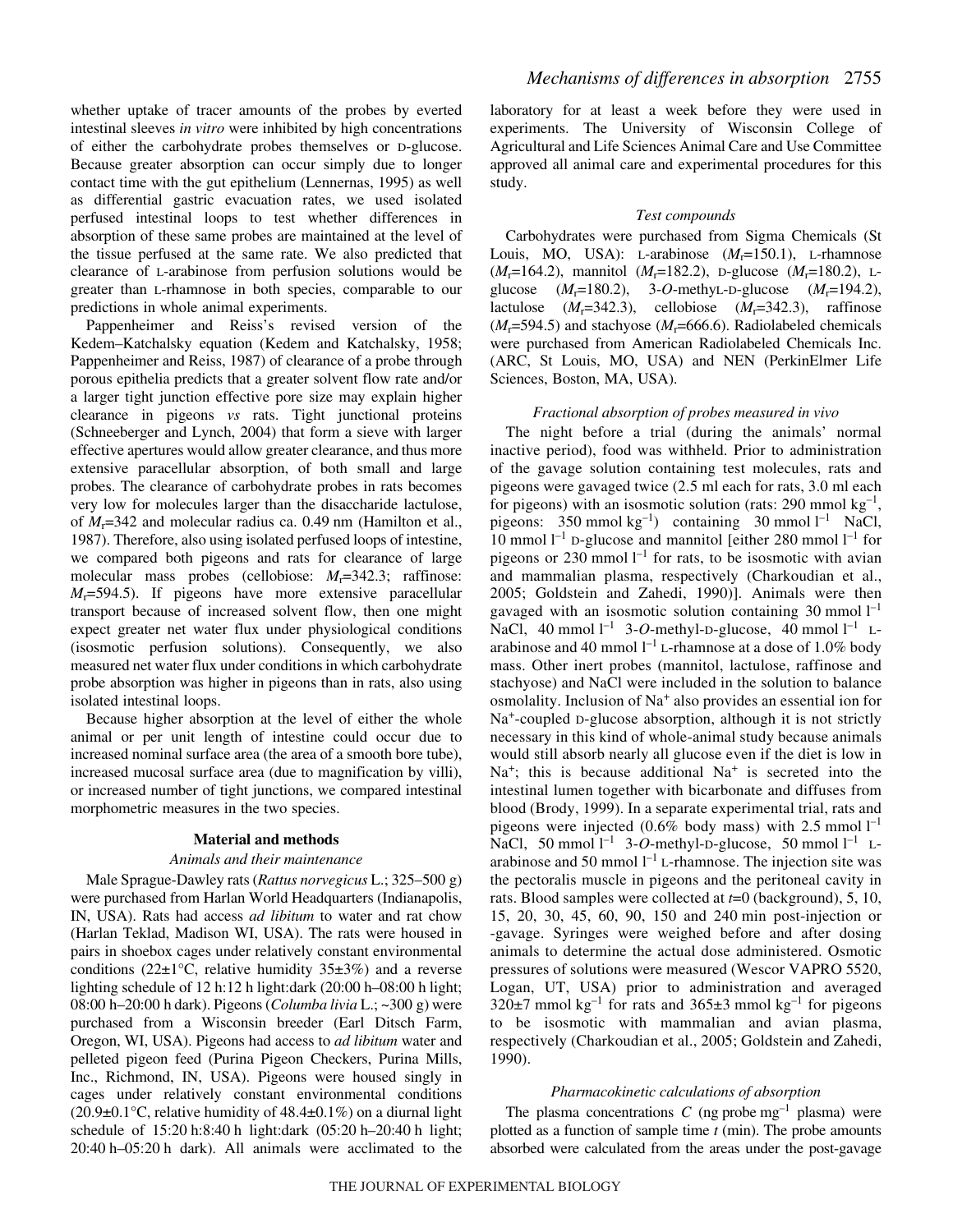and post-injection plasma curves (AUC=area under the curve of plasma probe concentration *vs* time). Fractional absorption (*F*) was calculated as *F*=(AUC by gavage/dose<sub>gavage</sub>)/(AUC by injection/dose<sub>injection</sub>) (Ritschel, 2004). This method of calculating *F* relies on no major assumptions about compartments or kinetics. Using typical pharmacokinetic procedures (Ritschel, 2004) the AUC from  $t=0$  to  $t=x$  min (time of final blood sampling) was calculated using the trapezoidal rule. The AUC from  $t=x$  min to  $t = \infty$  was calculated by dividing  $C_x$  (plasma concentration at time of final blood sampling) by  $K_{el}$ .  $K_{el}$  is the rate constant describing the probe loss from the systemic circulation by elimination. This parameter was estimated by regressing the last two logtransformed plasma concentrations  $C$  (ng probe  $mg^{-1}$  plasma) against *t* (min) and calculating the slope. The time course was analyzed assuming first order elimination. The peak concentration post-injection reflects the effective pool size and the rate of distribution relative to the rate of elimination. The injection data could be used to calculate the effective pool size and rate of elimination, which indeed may differ between the species. The AUC method to measure fractional absorption, however, accounts for such differences.

### *Everted sleeve uptake experiments*

We measured uptake of  $[{}^{14}C]$ L-arabinose,  $[{}^{3}H]$ L-rhamnose, [<sup>3</sup>H]lactulose, [<sup>3</sup>H]- or [<sup>14</sup>C]L-glucose and [<sup>14</sup>C]D-glucose into the tissue across the brush-border membrane as described elsewhere (Chang et al., 2004; Karasov and Diamond, 1983) and as previously applied in laboratory rats (Green et al., 2005; Karasov and Debnam, 1987) and pigeons (Obst and Diamond, 1989). The first four radiolabeled solutes are thought to be absorbed passively *via* the paracellular pathway, and thus their uptake should not be inhibitable by either themselves or by unlabeled D-glucose, whereas radiolabeled D-glucose uptake should be inhibitable by unlabeled Dglucose (our positive control). Thus, our goal in these experiments was not to measure passive absorption in this preparation of isolated tissue (it is not suited for this measurement), but to confirm that the first four solutes are not absorbed by an active or mediated process. We routinely inspected adjacent tissue sections histologically for signs of villus damage (Green et al., 2005; Starck et al., 2000). Briefly, 1 cm sleeves of everted tissue were preincubated for 5 min in  $40^{\circ}$ C Ringer's solution and suspended for 4 min (in the case of D-glucose uptake, 2 min) over a stir bar spinning rapidly in a solution containing the labeled probe and either 100 mmol  $l^{-1}$  mannitol (the control), 100 mmol  $l^{-1}$  D-glucose or 100 mmol  $l^{-1}$  of the respective unlabeled probe. Incubation solutions also contained (in mmol  $l^{-1}$ ) 100 NaCl, 4.7 KCL, 2.5 CaCl<sub>2</sub>, 1.2 KH<sub>2</sub>PO<sub>4</sub>, 1.2 MgSO<sub>4</sub>, and 20 NaHCO<sub>3</sub> and made isosmotic (rats:  $290 \text{ mmol kg}^{-1}$ ; pigeons:  $350$  mmol kg<sup>-1</sup>) with mannitol, and were oxygenated with 95%  $O_2$  and 5%  $CO_2$ . After incubation, issues were blotted, removed from the rod, weighed, incubated in tissue solubilizer (Soluene-350, Packard, Meriden, CT, USA), and counted in a scintillation cocktail (ICN Ecolume with 5% acetic acid; Irvine, CA, USA). To correct for non-absorbed solute in adherent mucosal fluid, we used tracer concentrations of membrane-impermeable marker {1,2- [<sup>3</sup>H]polyethylene glycol (PEG),  $M_r$ =4000}.

### *Recirculating intestinal perfusions*

Animals were anesthetized with isoflorane (2–4.5%) and oxygen  $(1-21 \text{ min}^{-1})$  delivered by an anesthesia machine (Surgivet Anesco Isotec 4, Waukesha, WI, USA) and maintained at a constant body temperature of 37–38°C using an electric heating pad and a Deltaphase isothermal pad (Braintree Scientific, Inc., Braintree MA, USA). A peritoneal incision was made and a 5 cm segment (pigeons) or an 18 cm segment (rats) of intestine distal  $(1-2 \text{ cm})$  to the stomach was identified and cannulated at proximal and distal ends with flexible plastic tubing. We perfused the proximal region of the small intestine because isolating more distal gut sections in pigeons would require additional invasive procedures that would risk puncturing air sacs. A solution of 0.9% NaCl was flushed through the segment to remove digesta. A prewarmed Ringer's solution (included 70 mmol  $l^{-1}$  Na<sup>+</sup>) containing 50 mmol  $l^{-1}$  Dglucose, tracer amounts of  $[{}^{14}C]$ D-glucose and 1.5 mmol  $I^{-1}$ each of L-arabinose, L-rhamnose, cellobiose and raffinose, was constantly stirred and recirculated using a Manostat Carter 8/3 cassette pump (Barnant Company, Barrington, IL, USA) through the intestinal loop for 3 h at 1  $\text{ml} \cdot \text{min}^{-1}$  [methods based on Ma et al. (Ma et al., 1991)]. We included 50 mmol  $l^{-1}$  Dglucose in the perfusion solution in order to more saturate Na+- D-glucose transporters and maximize paracellular absorption (Pappenheimer, 1993; Pappenheimer and Reiss, 1987). Osmotic pressures of solutions were measured (Wescor VAPRO 5520) prior to administration and isosmotic solutions averaged 290±2 and  $354\pm1$  mmol kg<sup>-1</sup> for rats and pigeons, respectively. The initial perfusion volume was  $30-40$  ml and aliquots of 0.7 ml were taken at time= $0$  and every 30 min and weighed. The incision site was covered with moistened gauze and plastic wrap and was periodically moistened with warmed saline solution (0.9%). The perfusate was weighed pre- and post-perfusion. Air was pumped through the gut segment after the perfusion was complete until all fluid returned to the perfusion reservoir (enclosed to eliminate evaporative loss). The animal was euthanized with  $CO<sub>2</sub>$ , and the length of the perfused segment was measured. After 2 h (when probe clearance was calculated), there was no significant difference between final paracellular probe concentrations between species  $(F_{1,31}=0.28; P=0.60)$ . Mean final concentrations for L-arabinose, L-rhamnose, cellobiose and raffinose (in mmol  $l^{-1}$ ) were 1.1 $\pm$ 0.2, 1.3 $\pm$ 0.1, 1.4±0.04 and 1.6±0.2 for pigeons, and 0.8±0.1, 1.4±0.1, 1.4±0.04 and 1.6±0.1 for rats. Pigeons had a significantly greater final concentration of D-glucose than rats (in mmol  $l^{-1}$ : pigeons: 44.9±1.9; rats: 27.3±2.7;  $t_5=11.9$ ; *P*<0.001). We did not check villus morphology in segments from perfused animals, but the measured rates of D-glucose absorption did not significantly decline over the course of our experiment (first hour *vs* second hour within animals:  $t_{10} = -2.0$ ;  $P = 0.07$ ).

Radionuclide activity in samples was measured by scintillation counting (Wallac Winspectral 1414, PerkinElmer Life and Analytical Sciences, Inc, Wellesley, MA, USA, using ICN Ecolume scintillation fluid, ICN, Irvine CA, USA) and concentration of inert probes was measured using High Performance Liquid Chromatography (HPLC; see below). Net water flux was determined by subtracting the perfusate mass post-perfusion from mass pre-perfusion and was normalized to length of intestine loop and total time of perfusion [net water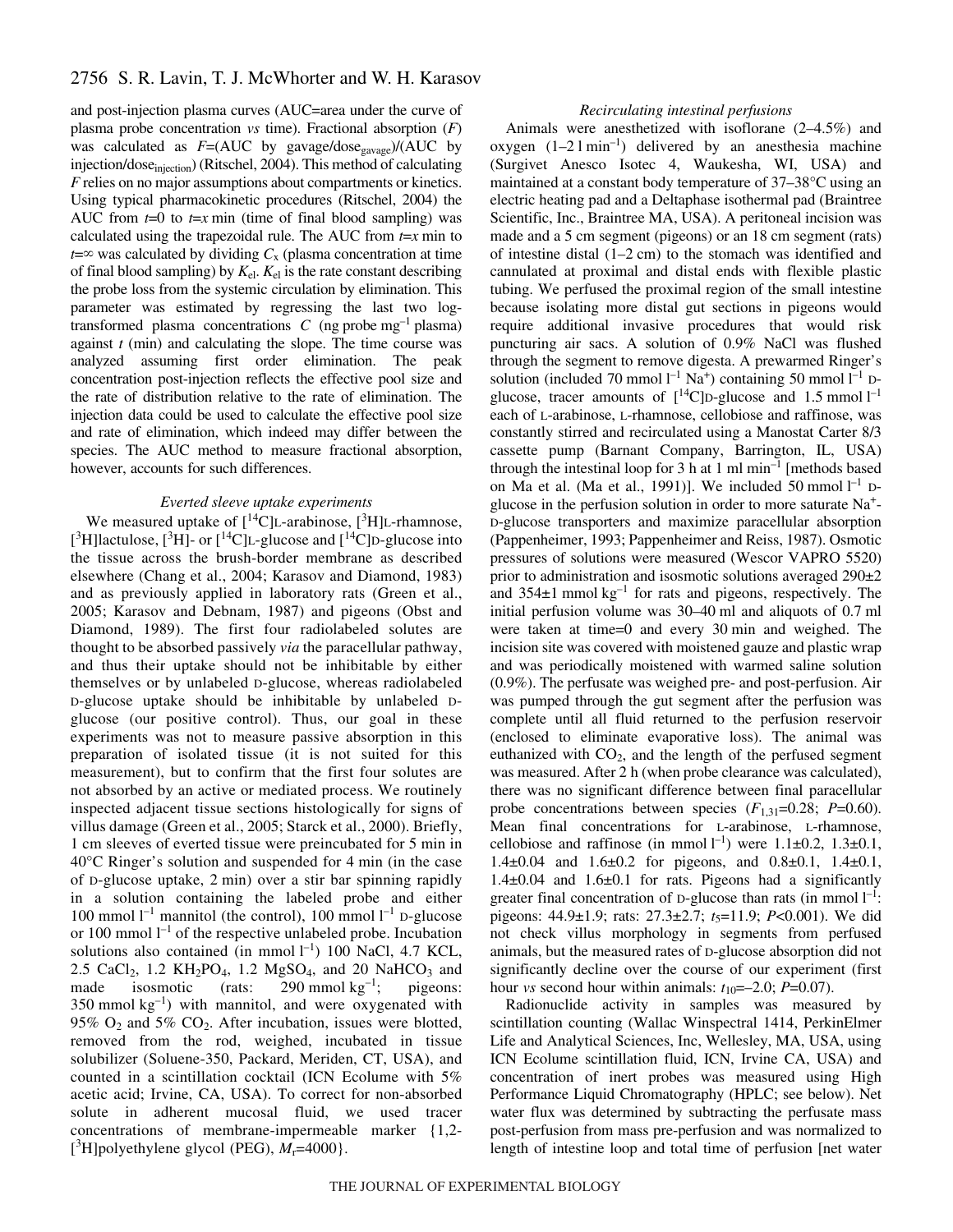flux values are reported as  $\mu$ l min<sup>-1</sup> cm<sup>-1</sup> (see Krugliak et al., 1989; Ma et al., 1991)]. Negative values of net water flux indicate net water secretion, and positive values indicate net water absorption. The perfusion reservoir was sealed to eliminate evaporative loss, and no radioactivity was detected in the peritoneal cavity of animals after perfusions (indicating no leakage of perfusate). Carbohydrate probe absorption was measured as loss from the perfusate  $min^{-1}$  perfusion  $cm^{-1}$ intestine, according to the following equation:

Probe absorbed (nmol min<sup>-1</sup> cm<sup>-1</sup>) =  $[Probe]_{initial} \times$  Perfusate mass $_{initial}$ ) – ([Probe] $_{final} \times$  Perfusate mass $_{final}$ ) / (Perfusion time  $\times$  Segment length).

Because absorption of these probes is presumably passive (tested in this study), then the rate of absorption (nmol  $min^{-1}$  cm<sup>-1</sup>) is directly related to the probe concentration. In order to correct for the small differences in concentration of probes over the course of the experiment, the rate of absorption results for paracellular probes are expressed as probe clearance  $(\mu l \text{ min}^{-1} \text{ cm}^{-1})$ , which was calculated by dividing the value from the above equation by  $[(C_{initial}-C_{final})/ln(C_{initial}/C_{final})]$ , where *C* is concentration (Fine et al., 1993; Sadowski and Meddings, 1993). D-glucose absorption is expressed as a rate of absorption (nmol  $min^{-1}$  cm<sup>-1</sup>) because it is absorbed by both active and passive processes.

#### *Morphological measurements*

Animals were euthanized with  $CO<sub>2</sub>$ , and their gastrointestinal tract (distal to stomach) was removed. Total length of small intestine (cm) was measured, as was the circumference (cm; 1–2 tissue sub-sections were used for circumference measurements in each third of intestine). Nominal surface area  $\text{(cm}^2\text{)}$  was calculated as the sum of the products of the lengths of the thirds multiplied by the average circumference for the third of the intestine. Adjacent segments to those segments used for measurement of circumference were fixed in 10% formalin, and  $5 \mu m$  sections were cut on glass slides and stained with Haematoxylin and Eosin (H&E). Measurements of villus amplification ratio (increased area due to villi) were based on the calculation in Kisielinski et al. (Kisielinski et al., 2002). Briefly, the villus length, villus width and crypt width of 25 villi per animal were measured at  $40\times$  total magnification using ImageJ software (Abramoff et al., 2004).

The number of enterocytes per unit length villus (10 villi per animal) was counted using light microscopy at  $400\times$  total magnification. The density was multiplied by the average area of a villus, the nominal surface area, and the villus amplification ratio to yield the total number of intestinal enterocytes in the small intestine.

#### *Analyses*

### *Plasma and perfusion sample analysis*

Blood samples were centrifuged and plasma samples were loaded into preweighed 1.5 ml microcentrifuge tubes equipped with 30K Nanosep filters (Pall Corporation East Hills, NY, USA). Plasma was initially filtered with 50  $\mu$ l dH<sub>2</sub>O (14 000  $g$ ) for 30 min), followed by a rinse step with an additional 100  $\mu$ l

 $dH<sub>2</sub>O$  (14 000  $g$  for 140 min) to ensure high carbohydrate probe recovery. Plasma samples were subsequently dried at 65°C and stored frozen at –80°C until analysis.

Carbohydrate probes (L-arabinose, L-rhamnose and cellobiose) in plasma and perfusion samples were derivatized for HPLC fluorescence detection by reductive amination with anthranilic acid (2-aminobenzoic acid), following published procedures (Anumula, 1994; Du and Anumula, 1998), with minor modifications. Briefly, dried plasma samples were reconstituted with 50  $\mu$ l dH<sub>2</sub>O or an aliquot of 50  $\mu$ l of perfusion solution was removed and mixed with  $50 \mu l$  of anthranilic acid reagent solution. The anthranilic acid reagent consisted of 30 mg  $ml^{-1}$  anthranilic acid and 20 mg  $ml^{-1}$  sodium cyanoborohydride dissolved in a previously prepared solution of 5% sodium acetate  $3H<sub>2</sub>O$  and 2% boric acid in methanol. Samples were transferred to a screw-cap glass autosampler vial and heated at  $65^{\circ}$ C for 3 h. After cooling to ambient temperature,  $300 \mu l$  of HPLC solvent A (see below) was added to vials, which were mixed vigorously in order to expel the hydrogen gas evolved during the derivatization reaction.

The carbohydrates in derivitized plasma samples were separated by HPLC (Beckman-Coulter 508 Autosampler, System Gold 126 Solvent Module, 32 Karat Software, v. 5.0, Build 1021, Beckman-Coulter, Fullerton, CA, USA). 20 µl of derivitized plasma samples was injected on a C-18 reversed phase column (Water Pico Tag;  $150 \times 3.9$  mm; Waters Corporation, Milford, MA, USA) maintained at 23°C (Alltech 530 column heater, Alltech Associates, Inc., Deerfield, IL, USA) using a 1-butylamine-phosphoric acid-tetrahydrofuran mobile phase system at a flow rate of  $1 \text{ ml min}^{-1}$ . Solvent A consisted of 0.2% 1-butylamine, 0.5% phosphoric acid, and 1% tetrahydrofuran (inhibited) in HPLC grade water  $[18.2 M\Omega]$ resistance produced in-house, further filtered through a  $0.45~\mu m$ hydrophilic polypropylene membrane filter (GH Polypro, Pall Gelman Sciences, Ann Arbor, MI, USA), or purchased] and solvent B consisted of equal parts solvent A and HPLC grade acetonitrile. Table 1 describes the gradient elution program used for the separation. Carbohydrate probes in plasma samples were quantified by a fluorescence spectrophotometer with the following settings: excitation wavelength 230 nm, slit width 10 nm; emission wavelength 425 nm, slit width 5 nm; sensitivity=1; 'normal' setting for lamp mode, photomultiplier gain and response time [(Anumula, 1994); Perkin-Elmer 650- LC, PerkinElmer Life Sciences, Inc., Boston, MA, USA].

Table 1. *HPLC gradient program for carbohydrate derivative separation* 

| Time (min)             | Solvent A $(\% )$ | Solvent B $(\%)$ |
|------------------------|-------------------|------------------|
| 0 (initial conditions) | 90                | 10               |
| 5.5                    | 90                | 10               |
| 6                      | 80                | 20               |
| 12                     | 66                | 34               |
| $13$ (wash)            | $\Omega$          | 100              |
| 16                     | 0                 | 100              |
| 18                     | 90                | 10               |
| 23                     | 90                | 10               |

Changes in solvent composition over time are linear. See Materials and methods for details of solvent composition.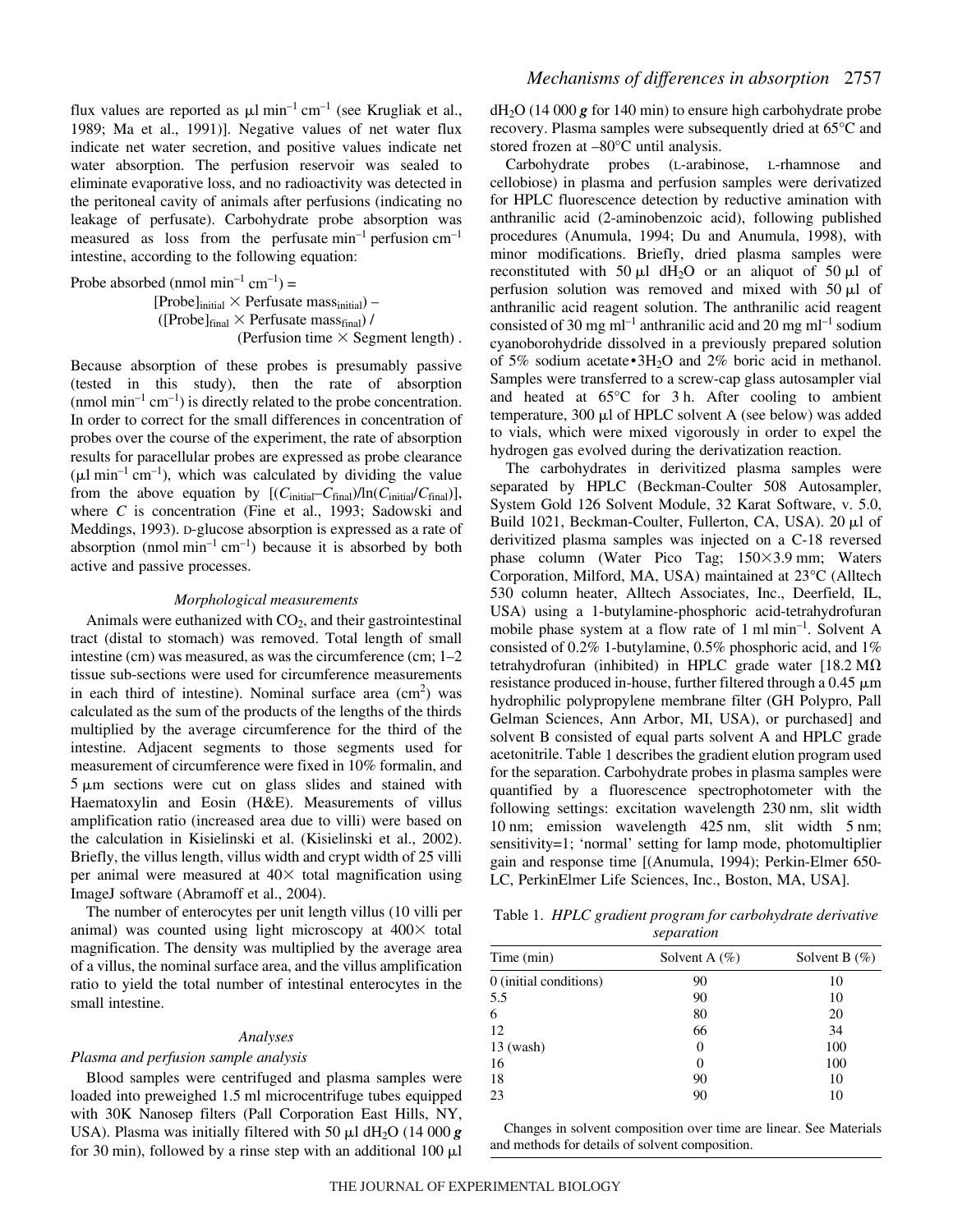## 2758 S. R. Lavin, T. J. McWhorter and W. H. Karasov

Aliquots of perfusion samples were filtered using Pall Life Sciences Acrodisc LC 13 mm diameter syringe filters with 0.2  $\mu$ m PVDF membranes (VWR International, Buffalo Grove, IL, USA).  $10 \mu l$  of filtered perfusion samples was injected on a Prevail Carbohydrate ES column maintained at 23°C (Alltech 530 column heater, Alltech Associates, Inc., Deerfield, IL, USA). Cellobiose and raffinose were quantified by an Evaporative Light-Scattering Detector (Alltech ELSD 500). The mobile phase was 70% acetonitrile and 30% HPLC grade water (see above). Samples had an HPLC time program with a  $0.5$  min gradient down to  $60\%$  acetonitrile and  $40\%$  water and a 5 min equilibration back to the initial ratio of solvents. Clearance of cellobiose from the perfusion solution was the same regardless of detector  $(ELSD=1.82 \pm 1.38 \mu l \text{ min}^{-1} \text{ cm}^{-1})$ ; fluorescence spectrophotometer=2.81±0.43  $\mu$ l min<sup>-1</sup> cm<sup>-1</sup>; *t*<sub>10</sub>=0.81; *P*= 0.44).



Clearance of cellobiose detected *via* the fluorescence spectrophotometer is reported in the Results.

#### *Statistical analysis*

Results are expressed as means ± s.e.m. Estimates of *F* were arcsin-square-root transformed prior to statistical analyses. *F* estimates greater than 1 were set to equal 1 (applicable only to 3-*O*-methyl-D-glucose). For some analyses, *F* and clearance of probes were normalized to the square root of the molecular mass of the probe to correct for differences in diffusivity (Smulders and Wright, 1971). For tissues incubated in various solutions, uptake values ( $\mu$ l mg<sup>-1</sup> min<sup>-1</sup>) were normalized to those for adjacent tissues incubated in mannitol (the control) and one sample one-tailed *t*-tests were conducted to determine if the normalized uptake was significantly different from 1. Repeated-

> measures analysis of variance (R-M ANOVA: Systat Version 10, Systat Software Inc., Point Richmond, CA, USA) was used to test for differences in probe absorption and uptake, as well as net water flux between rats and pigeons, and to test for the effect of probe size on absorption.

### **Results**

### *In vivo probe fractional absorption*

Carbohydrate probes fed by gavage appeared in the plasma by  $5 \text{ min}$  postgavage (first blood sampling time). In pigeons, L-arabinose and L-rhamnose plasma concentrations peaked at 90 min and 3-*O*-methyl-D-glucose peaked at 45 min post-gavage. In rats, L-arabinose peaked at 30 min, L-rhamnose peaked at 90 min and 3-*O*-methyl-D-glucose peaked at 20 min post-gavage. After injection, probes were cleared rapidly with  $\geq 90\%$  of elimination occurring over the course of the  $4 h$  experiment (Fig. 1). Fitting the elimination data to a mono-exponential elimination model gave values of  $r^2 > 0.99$ for L-rhamnose, L-arabinose and 3-*O*methyl-D-glucose in both rats and pigeons, which supports our method of estimating the residual AUC past 240 min using the apparent elimination rate constants  $(K_{el};$  see Materials and methods). The elimination rates in the injection trials did not differ significantly from those in the gavage trials

Fig. 1. (A) L-arabinose,  $(B)$  L-rhamnose and  $(3)$ 3-*O*-methyl-D-glucose injected (filled symbols, solid lines) and gavaged (unfilled symbols, broken lines) into rats (right panels) and pigeons (left panels) were cleared from the blood rapidly and mono-exponentially. Insets show probe concentrations for the final three blood sampling times  $(t=90, 150, 240 \text{ min})$  on a semilogarithmic plot. Values are means  $\pm$  s.e.m.  $(N=6)$ .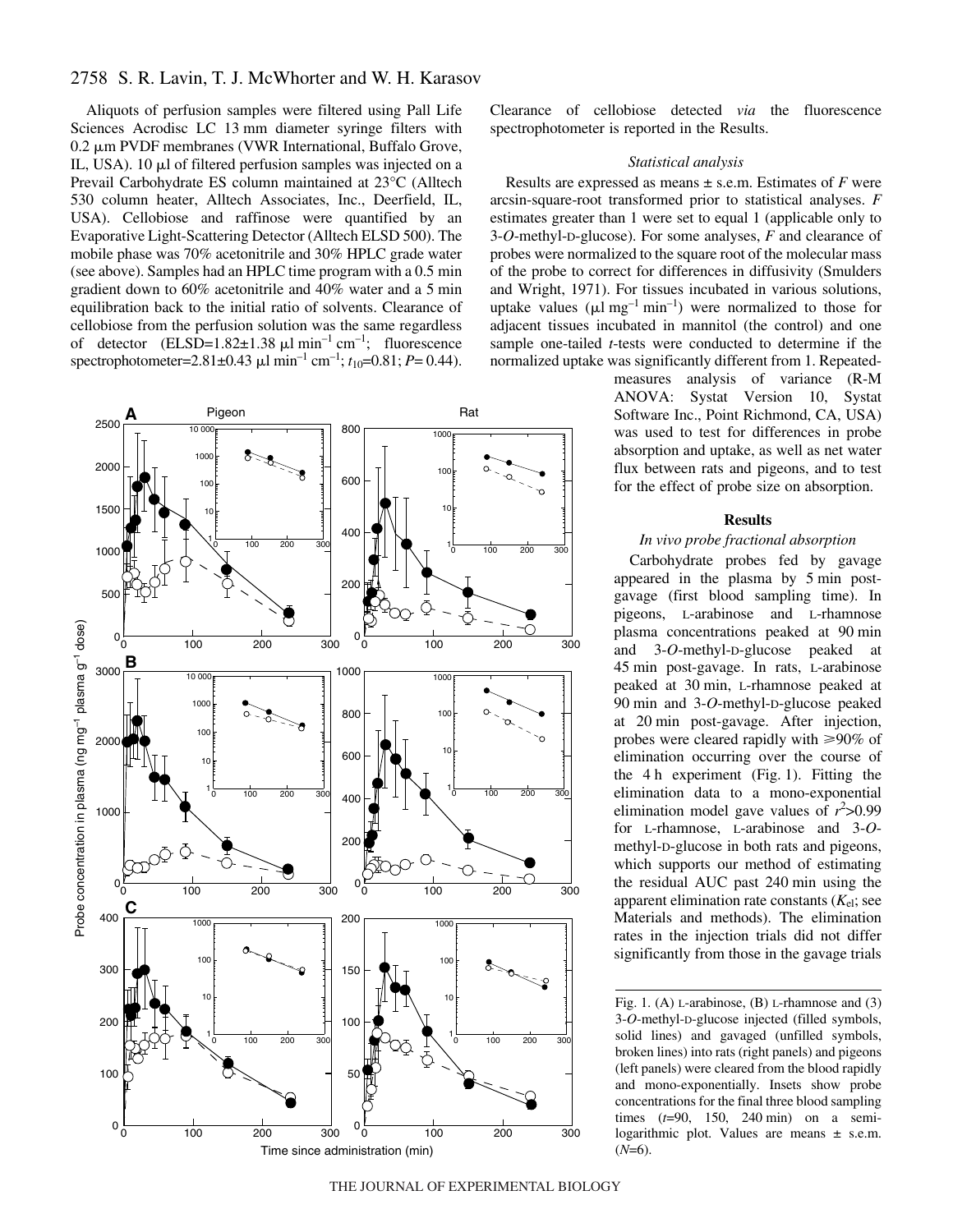(Table 2). Fractional absorption was calculated for each carbohydrate by comparing AUCs from gavage trials to those from injection trials (Table 2). Pigeons absorbed significantly more L-arabinose and L-rhamnose than rats, and both rats and pigeons absorbed L-arabinose significantly more than Lrhamnose. The difference between L-arabinose and L-rhamnose was significant even after correction for their different molecular masses (*F*1,10=29.3; *P*<0.001). Absorption of 3-*O*methyl-D-glucose was nearly complete and did not differ significantly between pigeons and rats (Table 2).

#### *Test for mediated uptake of probes*

Because pigeons absorbed more L-arabinose and L-rhamnose than rats in the previous experiments, we used competitive inhibition tests to determine whether some absorption of these solutes might be mediated in pigeons but not in rats. In positive control experiments with both pigeons and rats,  $[{}^{14}C]$ D-glucose uptake by everted sleeves *in vitro* was significantly inhibited when sleeves were incubated with  $100 \text{ mmol } l^{-1}$  D-glucose compared with 100 mmol  $l^{-1}$  mannitol (the control) for both rats and pigeons (for rats:  $t_4 = -55.1$ ;  $P < 0.001$ ; pigeons:  $t_5 = -24.3$ ; *P*<0.001). In contrast, the uptake of putative paracellular probes was not significantly inhibited when tissues were incubated in the presence of either 100 mmol  $l^{-1}$  D-glucose or the solutes themselves  $(P>0.05)$ , with two exceptions (Fig. 2). In laboratory rats, [<sup>3</sup>H]L-rhamnose was significantly inhibited by 100 mmol<sup>1-1</sup> D-glucose ( $t_5$ =–14.7; *P*<0.001), and in pigeons [<sup>3</sup>H]lactulose was significantly inhibited by unlabeled lactulose  $(t_5 = -3.0; P = 0.016)$ . There was no significant difference in total D-glucose uptake between rats and pigeons (*F*1,8=0.62; *P*=0.45; Fig.  $2$ ).

#### *Differences in absorption at tissue level and net water flux*

Clearance of L-arabinose and L-rhamnose in perfused sections of intestine was about twice as high in pigeons as in laboratory rats  $(F_{1,8}=17.6; P=0.003)$ , and L-arabinose was absorbed significantly more than L-rhamnose  $(F_{1,8}=27.9; P=0.001;$ Fig. 3). The difference between L-arabinose and L-rhamnose was significant even after correction for their different molecular masses  $(F_{1,8}=29.4; P=0.001)$ . Despite the relatively low Na+ concentration used in *in vivo* fractional absorption experiments (30 mmol  $l^{-1}$ ), we found similar species differences in probe absorption in perfusion experiments when the Na+ concentration was 70 mmol  $l^{-1}$ , which is adequate to support Na<sup>+</sup>-coupled transport (Hopfer, 1987). There was no significant difference between pigeons and rats in absorption of D-glucose (respectively,  $331\pm58$  nmol min<sup>-1</sup> cm<sup>-1</sup> and  $357\pm22$  nmol  $min^{-1}$  cm<sup>-1</sup>; *t*<sub>5</sub>=–0.47; *P*=0.66).

Clearance of cellobiose and raffinose did not differ significantly between rats and pigeons  $(F_{1,8}=0.1; P=0.79)$  and was minimal compared to that of smaller probes (Fig. 3). Clearance of cellobiose was marginally significantly greater than for raffinose  $(F_{1,8}=5.0; P=0.06)$ , and cellobiose clearance was significantly greater than zero in both species (pigeons: *t*4=3.6; *P*=0.02; rats: *t*4=6.6; *P*=0.003). Raffinose clearance was immeasurably low in both species; mean values did not differ significantly from zero (pigeons:  $t_5=0.2$ ;  $P=0.88$ ; rats:  $t_4=0.4$ ; *P*=0.74; Fig. 3).

Under conditions where pigeons had significantly greater clearance of small probes, rats had significant net water absorption (mean net water flux=1.50±0.27  $\mu$ l h<sup>-1</sup> cm<sup>-1</sup> (*t*<sub>5</sub>=5.5; *P*=0.003) yet pigeons neither had net water absorption nor secretion (mean=–0.30±0.030  $\mu$ l h<sup>-1</sup> cm<sup>-1</sup>; *t*<sub>5</sub>=–1.0; *P*=0.37 for difference from zero). Rats had significantly greater net water absorption than pigeons  $(t_{10}=-4.4; P=0.001)$ .

#### *Test for difference in gut morphometrics*

Pigeons had significantly shorter small intestines than rats (pigeons: 60.3±2.9; rats: 89.1±4.06; *t*<sub>3</sub>=-14.7; *P*=0.001). The average circumference along the length of the small intestine was larger in the pigeon compared with the rat (pigeons: 1.16±0.06; rats: 1.05±0.01; *t*3=3.83; *P*=0.03), but not enough to

|  |  |  |  | Table 2. Elimination rate constants ( $K_{el}$ ) post-injection and post-gavage and fractional absorption (F) of probes in pigeons and |  |  |  |  |
|--|--|--|--|----------------------------------------------------------------------------------------------------------------------------------------|--|--|--|--|
|--|--|--|--|----------------------------------------------------------------------------------------------------------------------------------------|--|--|--|--|

|             |                    |                    | rats                                                           |                                 |                           |                             |
|-------------|--------------------|--------------------|----------------------------------------------------------------|---------------------------------|---------------------------|-----------------------------|
| Probe       | Post-<br>injection | Post-<br>gavage    | Effect of<br>injection $vs$<br>gavage and<br>probe on $K_{el}$ | Fractional<br>absorption<br>(F) | Effect of<br>probe on $F$ | Effect of<br>Species on $F$ |
| L-arabinose |                    |                    |                                                                |                                 |                           |                             |
| Pigeon      | $-0.020\pm0.006$   | $-0.016\pm0.004$   |                                                                | $0.61 \pm 0.03$                 |                           |                             |
| Rat         | $-0.006\pm0.002$   | $-0.009 \pm 0.001$ |                                                                | $0.34 \pm 0.04$                 | $F_{1.10} = 20.2$ ;       | $F_{1.10} = 40.1$ ;         |
| L-rhamnose  |                    |                    |                                                                |                                 | P<0.001                   | P<0.001                     |
| Pigeon      | $-0.014\pm0.002$   | $-0.008\pm0.002$   | $F_{5,50} = 1.3;$                                              | $0.39 \pm 0.06$                 |                           |                             |
| Rat         | $-0.008 \pm 0.002$ | $-0.011 \pm 0.002$ | $P=0.28$                                                       | $0.23 \pm 0.02$                 |                           |                             |
| 30MG        |                    |                    |                                                                |                                 |                           |                             |
| Pigeon      | $-0.013 \pm 0.004$ | $-0.008 \pm 0.001$ |                                                                | $0.93 \pm 0.06$                 |                           | $t = -0.4$ ;                |
| Rat         | $-0.009 \pm 0.004$ | $-0.005 \pm 0.001$ |                                                                | $0.93 \pm 0.04$                 |                           | $P=0.72$                    |

Values are means  $(min^{-1}) \pm s.e.m.$ 

3OMG, 3-O-methyl-D-glucose.

A repeated-measures ANOVA was used to determine if there was a significant difference in *K*el post-injection *versus* post-gavage as well as among the three probes, and to determine if there was a significant effect of probe size (L-arabinose or L-rhamnose) or species on *F*. An independent *t*-test was used to compare *F* of 3OMG between species.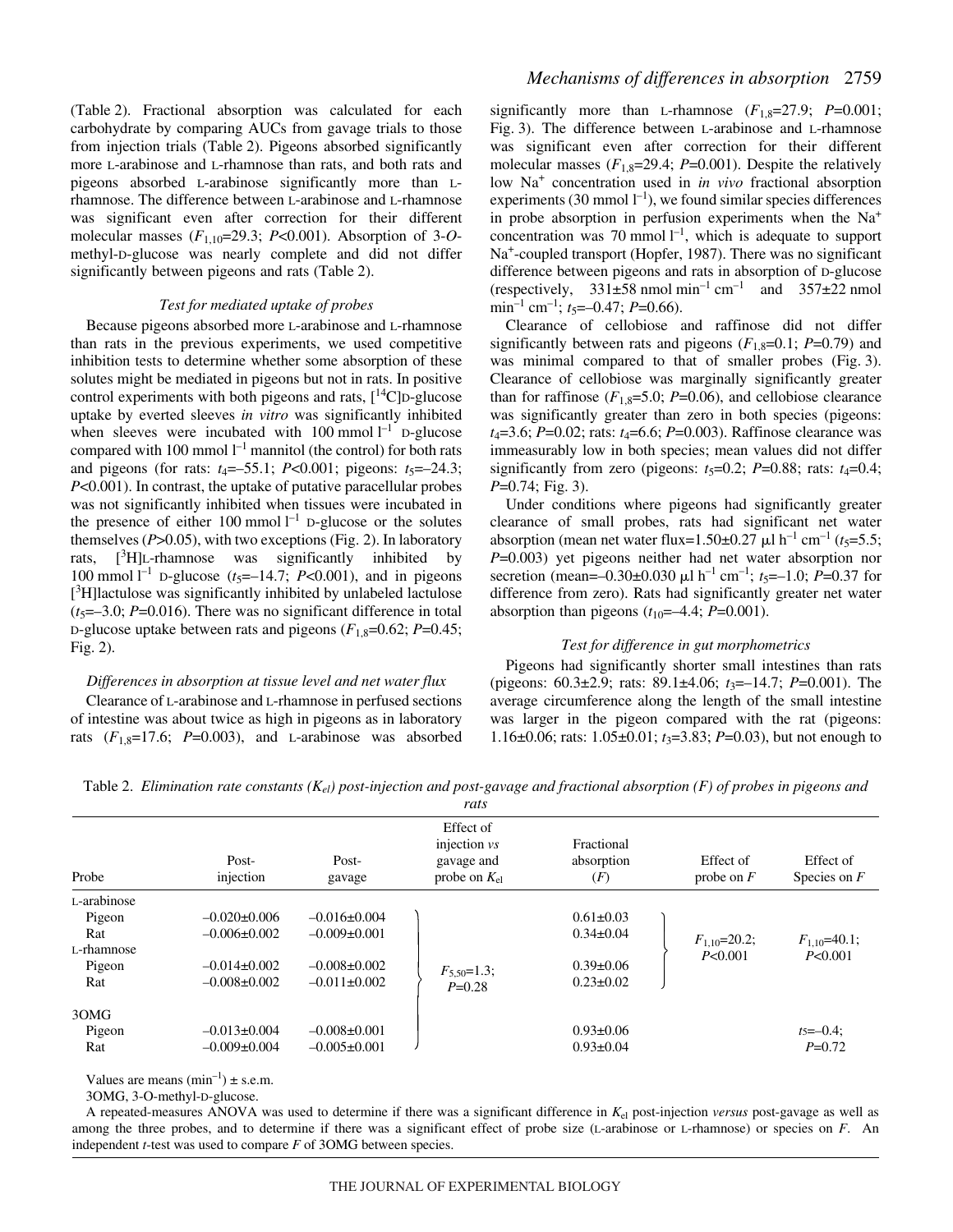

compensate for shorter length. Pigeons had significantly less small intestine nominal surface area than rats (pigeons= 68.6 $\pm$ 5.3 cm<sup>2</sup>; rats=93.1 $\pm$ 3.7 cm<sup>2</sup>;  $t_8$ =–3.4; *P*=0.01), and the mucosal surface enlargement factor was not significantly different between the species (pigeon=8.93 $\pm$ 0.87; rat=7.45 $\pm$ 0.65;  $t_8=1.2$ ;  $P=0.25$ ). The number of small intestine enterocytes in pigeons and rats were not significantly different from each other (pigeons= $1.5 \times 10^8 \pm 2.1 \times 10^7$ ; rats= $1.6 \times 10^8 \pm 8.4 \times 10^6$ ;  $t_8 = -0.4$ ;  $P = 0.69$ ), but pigeons had a marginally greater density of enterocytes than rats (no. cells  $mm^{-1}$ ; pigeons: 166 $\pm$ 5.5; rats: 154±3.67; *t*<sub>3</sub>=3.4; *P*=0.04).

#### **Discussion**

Our goal was to perform the first comparative study of paracellular absorption in a similar-sized bird and mammal using uniform methodology. We found that absorption of inert carbohydrates in intact pigeons was about double that in laboratory rats, consistent with previously reported differences among mammals and birds, and for the first time we were able to conclude that differences apparent at the whole animal level also occur at the tissue level. In the following sections we discuss potential mechanistic explanations. We finish with an overview of the functional significance of differences in paracellular absorption: in pigeons the majority of glucose absorption appears to be paracellular, whereas in rats this route contributes less than 10% of total glucose absorption.

### *Pigeons exceed rats in paracellular absorption at the wholeanimal level*

We hypothesized that pigeons would have greater absorption of inert carbohydrate probes compared to laboratory rats, based on previous studies of small birds  $\left($ <200 g) that showed relatively efficient absorption (56–90%) of water soluble carbohydrates whose absorption is thought to be passive and not Fig. 2. (A,B) Uptakes (relative to control tissues) of tracer amounts of putative paracellular probes in everted sleeves of intestine were not significantly selfinhibited  $(100 \text{ mmol } l^{-1}$  of the probes themselves) or inhibited by D-glucose (100 mmol  $l^{-1}$ ). In pigeons (A), probe uptake normalized to control  $(100 \text{ mmol } l^{-1})$ mannitol) was not significantly different from 100% in pigeons except that lactulose was significantly inhibited by itself. Significant inhibition of L-rhamnose (<100% of uptake for control treatment) was noted in rats (B) when  $100 \text{ mmol } l^{-1}$  D-glucose was present in solution. Asterisks indicate significantly less than 100% (*P*<0.02). Values are means ± s.e.m. (*N*=5–7 sleeves/treatment). (C,D) Raw uptakes  $(\mu l mg^{-1})$ min<sup>-1</sup>) of tracer amounts of D-glucose and putative paracellular probes in the presence of unlabeled mannitol (control), the probe itself or D-glucose in pigeons (C) and rats (D). There was no significant difference in D-glucose uptake between rats and pigeons  $(F_{1,8}=0.62; P=0.45)$ .

mediated, such as L-glucose (Afik et al., 1997; Caviedes-Vidal and Karasov, 1996; Karasov and Cork, 1994; Levey and Cipollini, 1996) and L-arabinose and L-rhamnose (Chediak et al., 2003). Indeed, intact pigeons absorbed twice as much Larabinose and L-rhamnose as did intact laboratory rats. Because these molecules presumably permeate across the small intestinal mucosal epithelium primarily through the paracellular pathway (Powell, 1987), and because paracellular transport involves movement of compounds across the size-selective tight junction inbetween intestinal epithelial cells (Powell, 1987), we also expected, and found, that the smaller probe (L-arabinose,  $M_r$ =150) was absorbed more readily than the larger probe (Lrhamnose,  $M_r$ =164) in both species.

The greater absorption of L-arabinose and L-rhamnose that we



Fig. 3. Pigeons (filled bars) had significantly greater clearance  $(\mu l \text{ min}^{-1} \text{ cm}^{-1})$  of L-arabinose and L-rhamnose than rats (open bars) in loops of intestine. Duodenal clearance ( $\mu$ l min<sup>-1</sup> cm<sup>-1</sup>) of larger probes (cellobiose:  $M_r$ =342.3; raffinose:  $M_r$ =594.5) was relatively low for both pigeons (filled bars) and rats (open bars). Raffinose clearance was negligible. Values are means ± s.e.m. (*N*=5–6 rats, 6 pigeons). See text for statistical comparisons.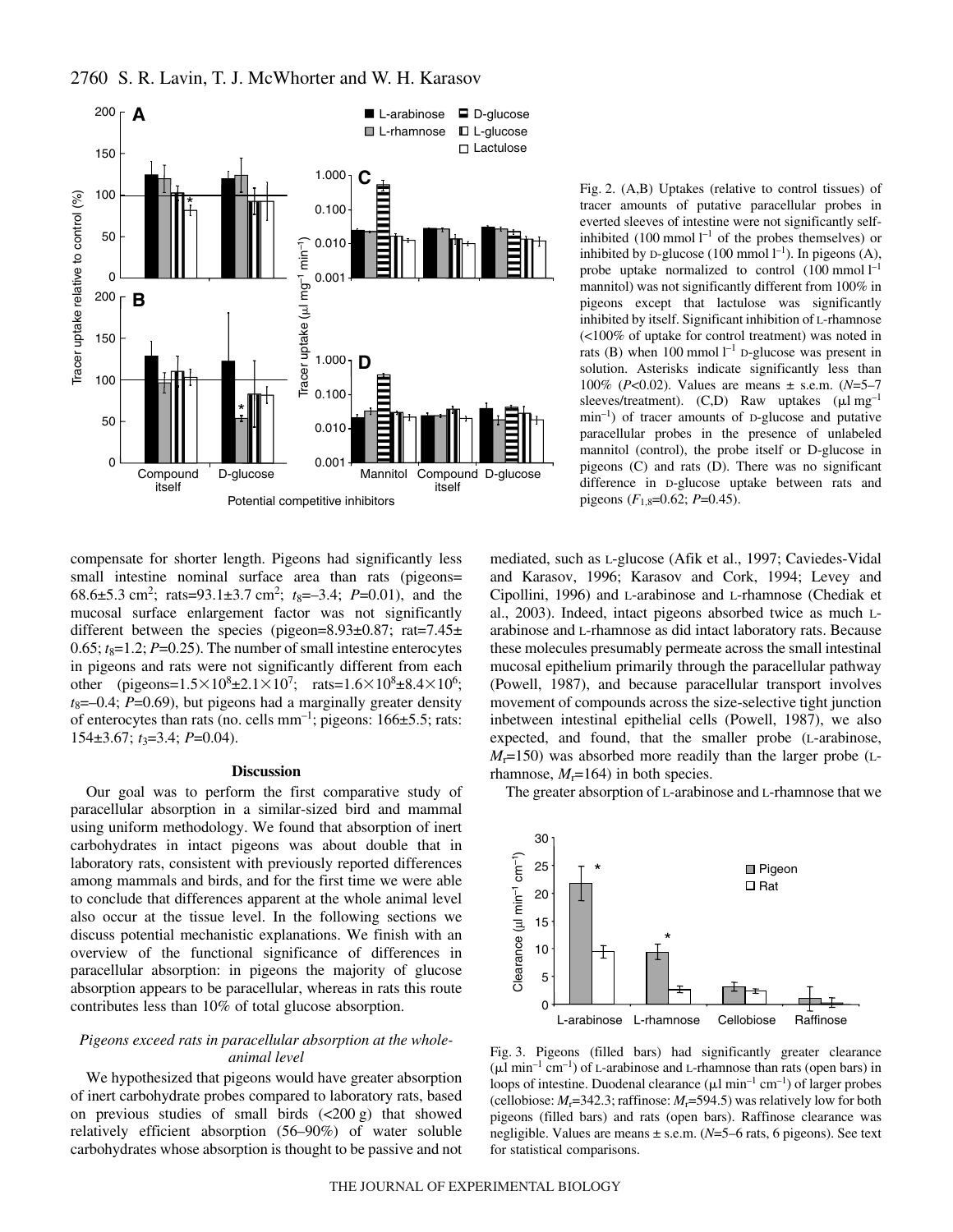measured in the pigeon as compared to the rat was not simply a general artifact of some difference in our experimental procedure with the two species We also measured the absorption of 3-*O*-methyl-D-glucose, a non-metabolizable, actively transported analogue of D-glucose that is absorbed both transcellularly and paracellularly. Absorption of this compound was high (93%) and not significantly different between pigeons and rats.

### *Higher absorption of inert carbohydrate probes by pigeons was not due to mediated absorption*

The absorption of the carbohydrate probes was higher in pigeons compared to rats. If pigeons, but not rats, absorb the probes *via* active as well as passive processes, this could explain why pigeons have more extensive absorption of these carbohydrates than rats. In order to test this, we used everted sleeves to measure whether the uptake of the carbohydrate probes could be self-inhibited or inhibited by D-glucose. Lack of self-inhibition despite inhibition by D-glucose can occur if the transporters(s) (e.g. SGLT1, GLUT2) have higher affinity for D-glucose than for the respective probe. Either result would suggest that absorption of these probes is at least partially mediated. We found that in pigeons, uptake of L-arabinose and L-rhamnose was not competitively inhibited, but in rats, Lrhamnose uptake was significantly reduced when  $100$  mmol  $l^{-1}$ D-glucose was in the solution. Thus, we have no evidence of mediated absorption of the probes that were absorbed more extensively in intact pigeons or in perfusions of their intestines. If the rat does exhibit some mediated absorption of L-rhamnose, then the magnitude of the difference between rats and pigeons in the extent of paracellular absorption of L-rhamnose would be underestimated.

Additionally, we found no significant difference in total Dglucose uptake (active + passive) between rats and pigeons. Using a similar technique, mediated uptake rates of D-glucose were measured in pigeons (Obst and Diamond, 1989) and rats (Debnam et al., 1988). Using sleeves from the jejunum in a solution with 50 mmol  $l^{-1}$  D-glucose, mediated uptake rates in pigeon tissues were  $\sim 2$  nmol mg<sup>-1</sup> min<sup>-1</sup> and in rat tissues  $\approx$  375 nmol cm<sup>-1</sup> min<sup>-1</sup>. Assuming intestinal tissue is  $\sim$ 95 mg cm<sup>-1</sup> (Debnam et al., 1988), then the rate of mediated absorption in the rat is about double that in the pigeon.

#### *Pigeons exceed rats in paracellular absorption at the tissue level*

Conceivably, the higher paracellular absorption in intact pigeons compared with rats is due to differences at the tissue level. It is also plausible that there are no tissue-level differences in absorption but that digesta are simply retained in contact with absorptive surfaces longer in the pigeon than in the rat. Permeability of paracellular probes at the tissue level has not been investigated in species with significant differences in paracellular absorption based on whole animal experiments. In our study, segments of perfused intestine indeed yielded comparable results to our experiments on intact animals. Like our experiments on intact animals, pigeons had double the clearance of L-arabinose and L-rhamnose than rats, suggesting that species variations in paracellular absorption that we noted at the whole animal level are not explained by gastrointestinal

differences such as differential gut handling or residence time. This is the first study that we know of investigating differences in paracellular absorption *in vivo* at the tissue level between species. Pigeons do not have more extensive paracellular absorption than rats simply because there is more time for probes to be absorbed across tight junctions

We were also able to confirm that the difference in paracellular absorption between rats and pigeons in segments of intestine was not an experimental artifact of measuring high absorption in pigeons generally. Absorption of D-glucose was not significantly different between pigeons and rats. Our values for D-glucose absorption in rats were also comparable to other published values in rats perfused with a similar D-glucose concentration (Meddings and Westergaard, 1989).

### *Effective pore size in tight junctions does not seem greater in pigeons compared with rats*

Enhanced probe flux across porous epithelia might be explained by increased effective pore size of the tight junction and/or increased paracellular solvent flux. In order to investigate whether differences in paracellular transport at the tissue level are due to species differences in the effective pore size in tight junctions, we also perfused the intestine of rats and pigeons with larger carbohydrate probes: cellobiose  $(M_r=342.3)$  and raffinose  $(M_r=554.5)$ . Carbohydrate clearance declined with increasing  $M_r$ , but absorption became immeasurably low for both species at the same probe *M*r, suggesting an equivalent molecular size cut-off for pigeons and rats and thus a comparable tight junction aperture.

### *Can differences in water flux explain the differences in paracellular absorption?*

We found no difference in clearance of large-sized probes between pigeons and rats but a twofold difference in clearance of smaller probes (L-arabinose and L-rhamnose), which is consistent with higher solvent flow through the tight junctions in pigeons than in rats. However, when the small intestine of pigeons and rats were perfused with an isosmotic Ringer's solution containing 50 mmol  $l^{-1}$  D-glucose, rats, but not pigeons, had significant net water absorption. Our values of net water absorption in rats are comparable to fluxes measured in perfused rats in similar studies (e.g. Fagerholm et al., 1999; Sadowski and Meddings, 1993).

How could pigeons have comparable rates of D-glucose absorption as rats yet with no net water absorption if the majority of D-glucose absorption in pigeons is paracellular? Comparative measures of net water flux do not provide a strong test of the hypothesis that differences in solvent flux through the tight junction underlie differences in paracellular solute absorption. We used net water flux as a proxy for determining paracellular net fluid movement, but there is no known direct method to determine the pathway of water movement in the small intestine, and the molecular mechanisms and relative importance of paracellular and transcellular fluid movement are unclear. It is thought that water moves passively across the tight junction or the cell membrane due to osmotic gradients created by solute absorption (Masyuk et al., 2002), but there is only indirect evidence and theories to support transcellular (Loo et al., 1996; Meinild et al., 1998; Ramirez-Lorca et al., 1999;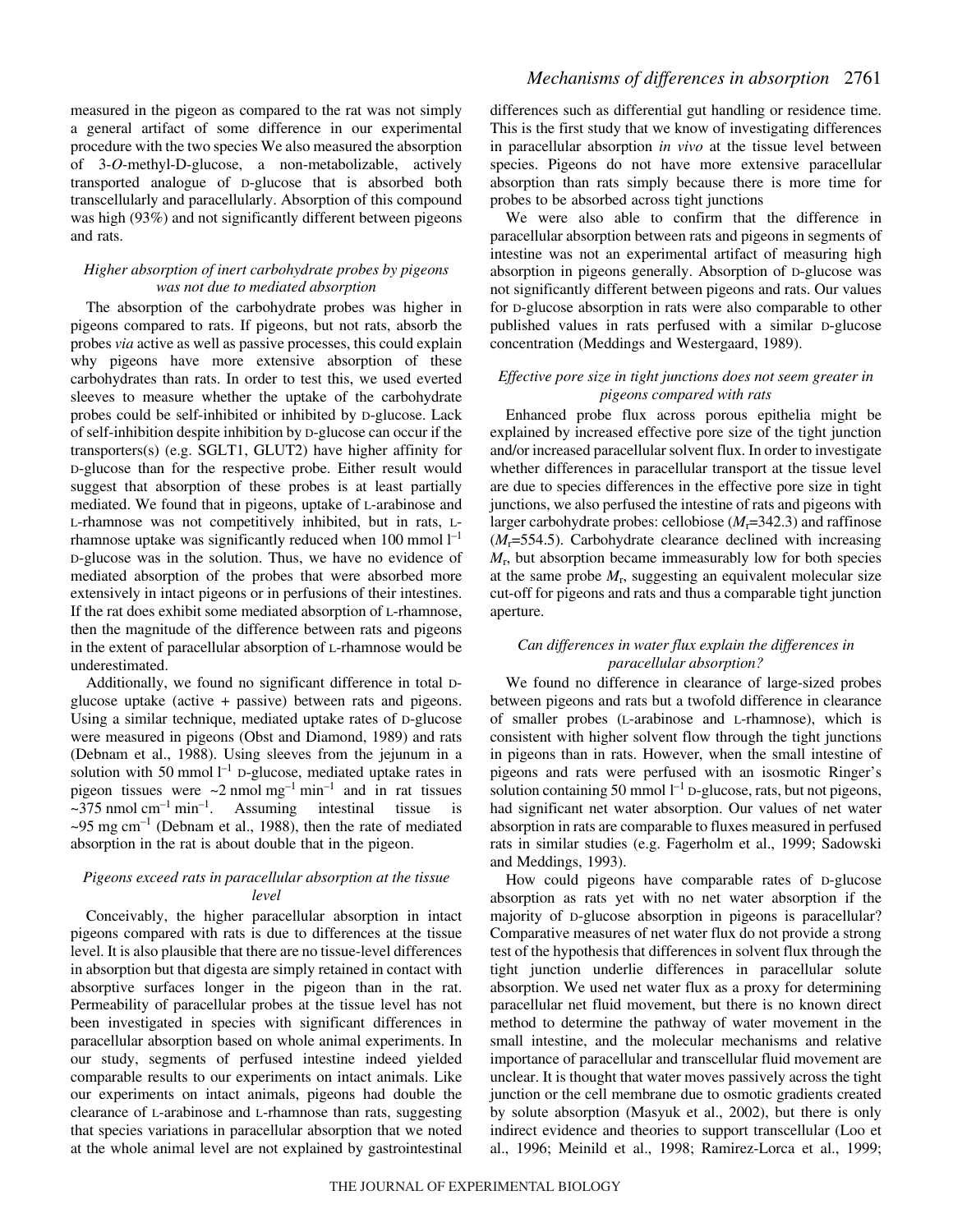## 2762 S. R. Lavin, T. J. McWhorter and W. H. Karasov

Zeuthen et al., 2001; Zeuthen et al., 1997) or paracellular (Fromter and Diamond, 1972; Pappenheimer and Reiss, 1987; Powell, 1987) modes of fluid transport. In future studies, it would be interesting to compare differential expression of aquaporin isoforms (Ma and Verkman, 1999) between rats and pigeons as well as differences in water flux *via* SGLT1 (Zeuthen et al., 1997) between mammals and birds. Even if fluid transport occurs solely by the paracellular pathway, our measurements of net water flux may not indicate that rats have more extensive (paracellular) water absorption compared to pigeons. Measures of net water flux are only a proxy for net fluid movement across epithelia and can be confounded by other physiological processes such as differential ion absorption/secretion and unidirectional fluid movement.

### *Higher paracellular absorption in pigeons is not due simply to greater surface area or more tight junctions*

Could small intestine morphological differences between the two species account for differences in paracellular absorption? Pigeons had significantly less small intestine nominal surface area than rats, which is consistent with broader comparisons that have been made between birds and non-flying mammals (Lavin, 2007). The mucosal surface enlargement factor was not significantly different between pigeons and rat, and our value of average rat mucosal surface enlargement factor is comparable to published values (e.g. Fisher and Parsons, 1950). The number of small intestine enterocytes (a proxy for the number of tight junctions) also was not significantly different between rats and pigeons. There was a trend for more absorptive surface per length of intestine in pigeons compared with rats (based on enterocyte density), but uptake of D-glucose was not significantly greater per unit length of intestine, suggesting that enhanced absorption is not a consequence. While pigeons had higher absorption of L-arabinose and L-rhamnose at both the whole animal level and in perfused intestinal segments, pigeons have less small intestine nominal surface area and comparable villus amplification and number of tight junctions than rats, suggesting that pigeons have higher tight junction permeability to carbohydrate probes.

### *Functional significance of differences in paracellular absorption*

We used our data on intestinal paracellular permeability and total D-glucose absorption at 50 mmol  $l^{-1}$  to estimate the proportion of D-glucose clearance that was paracellular in pigeons and rats. We used the Renkin molecular sieving function (Renkin, 1954) and our clearance data on L-rhamnose to estimate paracellular permeability for D-glucose, which has a larger  $M_r$  and molecular radius than L-rhamnose. The Renkin function relates relative flux to the molecular radii of solutes in relation to an effective cylindrical pore radius of the tight junction. We used our values for L-rhamnose clearance and physiologically reasonable values for the effective pore size of the tight junction (minimum radius=7 $\AA$ ; maximum radius=14 $\AA$ ) based on human small intestine, which has an estimated pore radius of  $8-13 \text{ Å}$  (Fine et al., 1995). We also corrected for differences in L-rhamnose and D-glucose diffusivities in free solution using  $M_r^{1/2}$  (Smulders and Wright, 1971) and used estimated molecular radii of 3.6  $\AA$  and 4.0  $\AA$  for

L-rhamnose and D-glucose, respectively (Fagerholm et al., 1999; Hamilton et al., 1987). We estimated the minimum (pore size=7 $\AA$ ) and maximum (pore size=14 $\AA$ ) percentage of total D-glucose absorbed paracellularly to be  $8\pm2\%$  and  $11\pm3\%$  in rats and 42±12% and 59±16% in pigeons. Our method of estimating passive D-glucose absorption using data on Lrhamnose, which has a smaller molecular size is a more sophisticated way of correcting for differences in molecular size between probes than simply using the square root of the molecular mass. But even if we use that simpler approach, the conclusions hold. These might be slight overestimates if the absolute rate of mediated absorption is depressed due to anesthesia (Uhing and Kimura, 1995), but the estimate of the proportion of absorption that is paracellular in pigeons is high and comparable to other measurements in intact avian species: >80% in 120-g rainbow lorikeets [*Trichoglossus haematodus* (Karasov and Cork, 1994)], and >70% in 25-g house sparrows [*Passer domesticus* (Chang and Karasov, 2004)]. Based on our measurements in anesthetized, perfused pigeons and rats, combined with our findings in intact, whole animals, the extent of paracellular absorption of small water soluble nutrients such as monosaccharides and amino acids is likely high in the pigeon and at least double that of the rat. Differences in paracellular permeability are not limited to between species, but also within species [e.g. human diseased states (Vogelsang et al., 1998); human developmental stages (Beach et al., 1982)].

Although it is tempting to use a mathematical approach (e.g. the Renkin function or Pappenheimer's revised Kedem– Katchalsky model) to compare distributions of pores for specific probe sizes between species or to extrapolate probe clearances to get estimates for pore radii (and thus molecular radii at which probe clearance would be 0), we would have to make certain assumptions, for example that probe absorption is a consequence of diffusion or solvent drag (not both) through a porous membrane. Yet Fine et al. (1994) attributed passive absorption to both solvent drag and diffusion (but see above for caveats regarding the use of net water flux to study solvent drag). Furthermore, the Renkin model assumes a single pore with a single pore size, but some authors have suggested that there could be populations of more than one pore size or type (He et al., 1998). Differential pore sizes/types could be another mechanism explaining difference between rats and pigeons.

Another nutritional significance of our findings concerns absorption of water-soluble compounds such as toxins and naturally occurring secondary chemicals in foods (Harborne, 1993). An interesting future study could compare permeability of a toxin between these species. Our results suggest a rather similar effective molecular size discrimination in pigeons and rats, with relatively little absorption in either species of compounds larger than  $M_r$  of about 350 Da and molecular radius 4.8 Å. Note, however, that based on our measurements we cannot determine whether this arises because of features of effective pore radius and/or solvent drag. Thus, whereas there does not seem to be significant absorption for water-soluble solutes of  $M_r$ >350 at the whole animal level and at the tissue level, it is not clear whether comparable tight junction size discrimination between species accounts for this finding.

Our data are unique in that they suggest that differences in absorption of water-soluble compounds such as L-arabinose and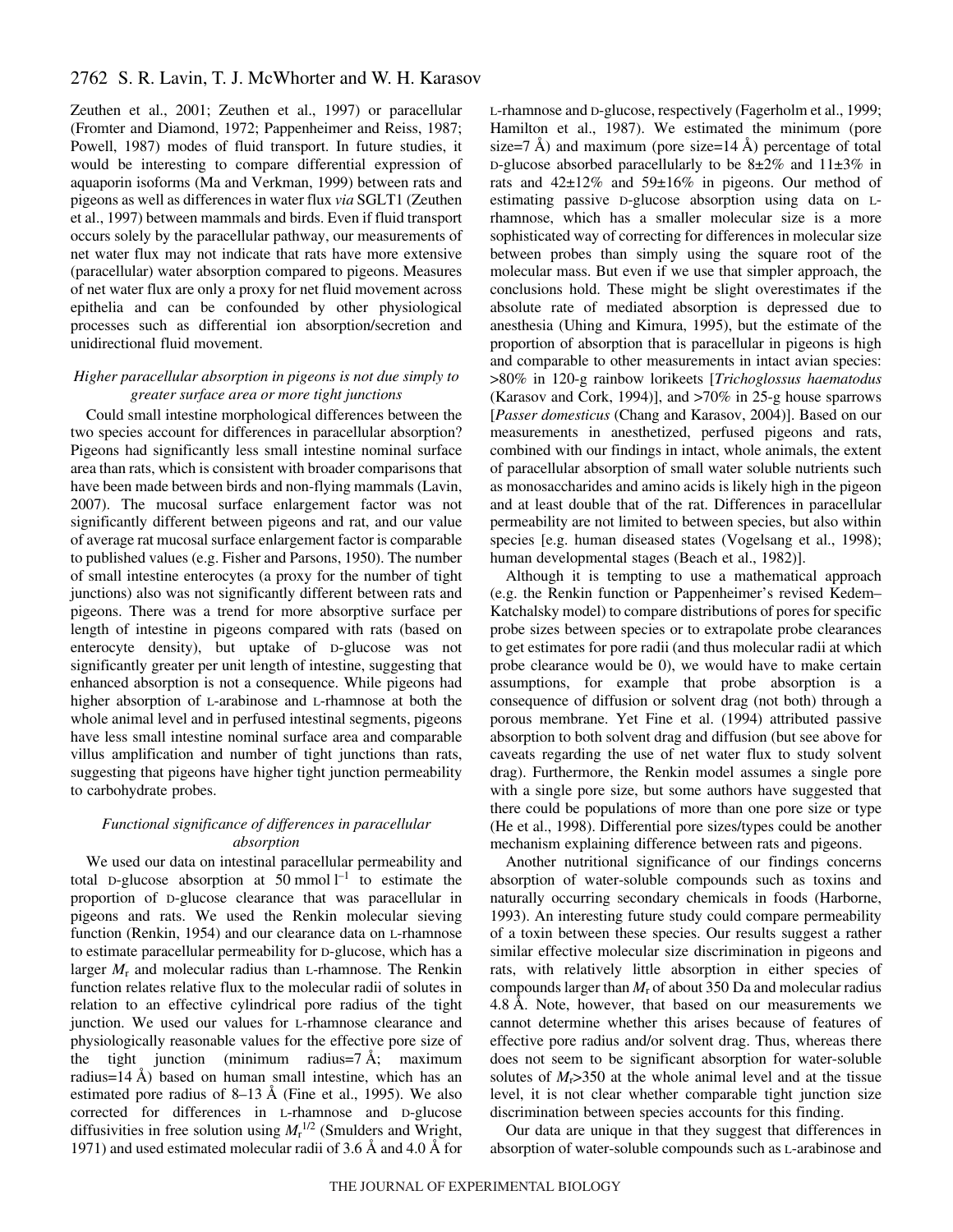L-rhamnose that are observed in intact whole animals also occur at the level of the tissue. The lack of evidence for mediated absorption of either compound in the pigeon, and the pattern of size dependency in absorption that is consistent with molecular sieving, are also consistent with the idea that these compounds are absorbed by the paracellular route. The greater absorption in pigeons than in rats, is not explained by greater small intestine surface area or more tight junctions in the pigeon, and therefore implies greater paracellular permeability in the pigeon. But, until methods are developed to measure paracellular fluid flux directly, it remains uncertain whether the underlying mechanism(s) for the difference in paracellular absorption is enhanced fluid movement across the tight junction or greater tight junction effective pore size. Whatever the exact mechanism, the paracellular pathway of both species limits absorption to molecules in the size range of glucose and amino acids, and the pathway appears to account for the majority of Dglucose absorption in the pigeon, but less in the rat.

We thank Bruce Darken and Sam McGowan for providing essential assistance with experiments and laboratory techniques. Kathleen Lacci, Sadie Gearing, Samantha Sesso and Ge Lo provided cheerful assistance during *in vivo* probe absorption measurements. Funding was provided by the National Science Foundation (USA) (IBN-0216709 to W.H.K.), including Research Experiences for Undergraduates (REU) supplements.

#### **References**

- Abramoff, M. D., Magelhaes, P. J. and Ram, S. J. (2004). Image processing with ImageJ. *Biophot. Int.* **11**, 36-42.
- **Afik, D., McWilliams, S. R. and Karasov, W. H.** (1997). A test for passive absorption of glucose in yellow-rumped warblers and its ecological implications. *Physiol. Zool.* **70**, 370-377.
- **Anumula, K. R.** (1994). Quantitative determination of monosaccharides in glycoproteins by high-performance liquid chromatography with highly sensitive fluorescence detection. *Anal. Biochem.* **220**, 275-283.
- **Beach, R. C., Menzies, I. S., Clayden, G. S. and Scopes, J. W.** (1982). Gastrointestinal permeability changes in the preterm neonate. *Arch. Dis. Child*. **57**, 141-145.
- **Bijlsma, P. B., Peeters, R. A., Groot, J. A., Dekker, P. R., Taminiau, A. J. M. and Van Der Meer, R.** (1995). Differential *in vivo* and *in vitro* intestinal permeability to lactulose and mannitol in animals and humans: a hypothesis. *Gastroenterology* **108**, 687-696.
- **Brody, T.** (1999). *Nutritional Biochemistry* (2nd edn). San Diego: Academic Press.
- **Caviedes-Vidal, E. and Karasov, W. H.** (1996). Glucose and amino acid absorption in house sparrow intestine and its dietary modulation. *Am. J. Physiol.* **271**, R561-R568.
- **Chang, M. H. and Karasov, W. H.** (2004). How the house sparrow absorbs glucose. *J. Exp. Biol.* **340**, 3109-3121.
- **Chang, M. H., Chediack, J. G., Caviedes-Vidal, E. and Karasov, W. H.** (2004). L-glucose absorption in house sparrows (*Passer domesticus*) is nonmediated. *J. Comp. Physiol. B* **174**, 181-188.
- **Charkoudian, N., Eisenach, J. H., Joyner, M. J., Roberts, S. K. and Wick, D. E.** (2005). Interactions of plasma osmolality with arterial and central venous pressures in control of sympathetic activity and heart rate in humans. *Am J. Physiol*. **58**, H2456-H2460.
- **Chediack, J. G., Caviedes-Vidal, E., Fasulo, V., Yamin, L. J. and Karasov, W. H.** (2003). Intestinal passive absorption of water soluble compounds by sparrows: effect of molecular size and luminal nutrients. *J. Comp. Physiol. B* **173**, 187-197.
- **Debnam, E. S., Karasov, W. H. and Thompson, C. S.** (1988). Nutrient uptake by rat enterocytes during diabetes mellius; evidence for an increased sodium electrochemical gradient. *J. Physiol*. **397**, 503-512.
- **Delahunty, T. and Hollander, D.** (1987). A comparison of intestinal permeability between humans and three common laboratory animals. *Comp. Biochem. Physiol.* **86A**, 565-567.
- **Diamond, J. M. and Wright, E. M.** (1969). Biological membranes: the physical basis of ion and nonelectrolyte selectivity. *Annu. Rev. Physiol.* **31**, 581-646.
- **Du, P. and Anumula, K. R.** (1998). Quantitative analysis of monosaccharides from glycoproteins by fast HPLC with highly sensitive fluorescence detection. *J. Biomol. Tech.* **9**, 31-33.
- **Fagerholm, U., Nilsson, D., Knutson, L. and Lennernas, H.** (1999). Jejunal permeability in humans *in vivo* and rats in situ: investigation of molecular size selectivity and solvent drag. *Acta Physiol. Scand.* **165**, 315-324.
- **Fine, K. D., Santa Ana, C. A., Porter, J. L. and Fordtran, J. S.** (1993). Effect of D-glucose on intestinal permeability and its passive absorption in human small intestine *in vivo*. *Gastroenterology* **105**, 1117-1125.
- **Fine, K. D., Santa Ana, C. A., Porter, J. L. and Fordtran, J. S.** (1994). Mechanism by which glucose stimulates the passive absorption of small solutes by the human jejunum in vivo. *Gastroenterology* **107**, 389-395.
- **Fine, K. D., Santa Ana, C. A., Porter, J. L. and Fordtran, J. S.** (1995). Effect of changing intestinal flow rate on a measurement of intestinal permeability. *Gastroenterology* **108**, 983-989.
- Fisher, R. B. and Parsons, D. S. (1950). The gradient of mucosal surface area in the small intestine of the rat. *J. Anat*. **84**, 272-282.
- **Fromter, E. and Diamond, J.** (1972). Route of passive ion permeation in epithelia. *Nat. New Biol.* **235**, 9-13.
- **Goldstein, D. L. and Zahedi, A.** (1990). Variation in osmoregulatory parameters of captive and wild house sparrows. *Auk* **107**, 533-538.
- **Green, A. K., Barnes, D. M. and Karasov, W. H.** (2005). A new method to measure intestinal activity of P-glycoprotein in avian and mammalian species. *J. Comp. Physiol. B* **175**, 57-66.
- **Hamilton, I., Rothwell, J., Archer, D. and Axon, A. T. R.** (1987). Permeability of the rat small intestine to carbohydrate probe molecules. *Clin. Sci.* **73**, 189-196.
- **Harborne, J. B.** (1993). *Introduction to Ecological Biochemistry* (4th edn). London: Academic Press.
- **He, Y.-S., Murby, S., Warhurst, G., Gifford, L., Walker, D., Ayrton, J., Eastmong, R. and Rowland, M.** (1998). Species differences in size discrimination in the paracellular pathway reflected by oral bioavailability of poly(thylene glycol) and D-peptides. *J. Pharm. Sci.* **87**, 626-633.
- **Hopfer, U.** (1987). Membrane transport mechanisms for hexoses and amino acids in the small intestine. In *Physiology of the Gastrointestinal Tract* (ed L. R. Johnson, J. Christensen, M. J. Jackson and J. H. Walsh), pp. 1499-1526. New York: Raven Press.
- **Karasov, W. H. and Cork, S. J.** (1994). Glucose absorption by a nectarivorous bird: the passive pathway is paramount. *Am. J. Physiol.* **267**, G18-G26.
- **Karasov, W. H. and Debnam, E. S.** (1987). Rapid adaptation of intestinal glucose transport: a brush-border or basolateral phenomenon? Am. J. Physiol. **253**, G54-G61.
- **Karasov, W. H. and Diamond, J.** (1983). A simple method for measuring intestinal solute uptake *in vitro*. *J. Comp. Physiol. B* **152**, 105-116.
- **Kedem, O. and Katchalsky, A.** (1958). Thermodynamics analysis of the permeability of biological membranes to non-electrolytes. *Biochim. Biophys. Acta* **27**, 229-246.
- **Kisielinski, K., Willis, S., Prescher, A., Klosterhalfen, B. and Schumpelick, V.** (2002). A simple new method to calculate small intestine absorptive surface in the rat. *Clin. Exp. Med.* **2**, 131-135.
- **Krugliak, P., Hollander, D., Ma, T. Y., Tran, D., Dadufalza, V. D., Katz, K. D. and Le, K.** (1989). Mechanisms of polyethylene glycol 400 permeability of perfused rat intestine. *Gastroenterology* **97**, 1164-1170.
- **Lavin, S. R.** (2007). Small intestine morphometrics and paracellular absorption in birds and mammals. PhD thesis, University of Wisconsin, Madison, USA.
- **Lennernas, H.** (1995). Does fluid flow across the intestinal mucosa affect quantitative oral drug absorption? Is it time for a reevaluation? *Pharm. Res.* **12**, 1573-1582.
- Levey, D. J. and Cipollini, M. L. (1996). Is most glucose absorbed passively in northern Bobwhite? *Comp. Biochem Physiol. A* **113**, 225-231.
- **Loo, D. D. F., Zeuthen, T., Chandys, G. and Wright, E. M.** (1996). Cotransport of water by the Na+/glucose cotransporter. *Proc. Natl. Acad. Sci. USA* **93**, 13367-13370.
- **Ma, T. Y. and Verkman, A. S.** (1999). Aquaporin water channels in gastrointestinal physiology. *J. Physiol*. **517**, 317-326.
- **Ma, T. Y., Hollander, D., Erickson, R. A., Truong, H. and Krugliack, P.** (1991). Is the small intestine truly 'tight' to inulin permeation? *Am. J. Physiol.* **260**, G669-G676.
- **Masyuk, A. I., Marinelli, R. A. and LaRusso, N. F.** (2002). Water transport by epithelia of the digestive tract. *Gastroenterology* **122**, 545-562.
- **Meddings, J. B. and Westergaard, H.** (1989). Intestinal glucose transport using perfused rat jejunum *in vivo*: model analysis and derivation of corrected kinetic constants. *Clin. Sci.* **76**, 403-413.
- **Meinild, A. K., Klaerke, D. A., Loo, D. D. F., Wright, E. M. and Zeuthen,**